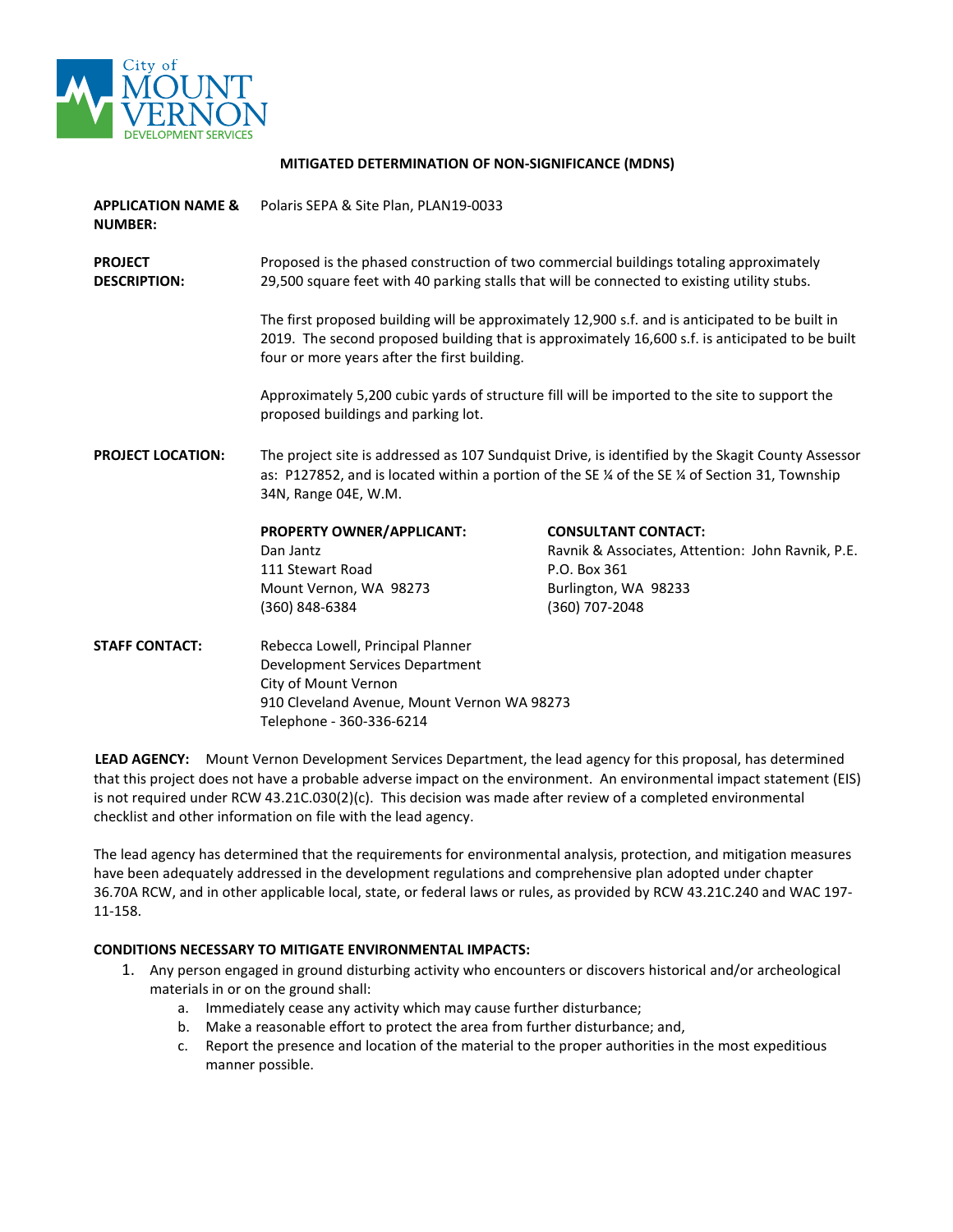**ENVIRONMENTAL DETERMINATION APPEAL PROCESS:** Appeals of the environmental determination must be filed in writing on or before 5:00 PM on **JUNE 6, 2019**. Appeals must be filed in writing together with the required \$100.00 application fee to: Hearing Examiner, City of Mount Vernon, 910 Cleveland Ave, Mount Vernon, WA 98273. Appeals to the Examiner are governed by City of Mount Vernon Municipal Code Section 15.06.215. Additional information regarding the appeal process may be obtained from the staff 'Contact Person' listed above.

City staff has created a page on the City's website where the site plans, technical reports, and other pertinent information can be viewed. This webpage can be viewed as follows: navigate to: [www.mountvernonwa.gov;](http://www.mountvernonwa.gov/) once here click on 'Departments' then 'Development Services' then then 'News Notices' then scroll down the page to find the project name/number.

**RESPONSIBLE PERSON:** Rebecca S. Bradley-Lowell, Principal Planner

well

**SIGNATURE DATE**

May 28, 2019

**ISSUED:** May 28, 2019 **PUBLISHED:** May 31, 2019

**SENT TO:** COE, Agriculture, DAHP, Commerce, Corrections, EFSEC, WDFW, Health, DNR, Parks & Rec. Commission, PSP, WSDOT, Parks, DOE, DSHS, NW Clean Air, SKAT, Skagit County PDS & Assessor, Dike and Drainage Districts, Port of Skagit, MVSD #320, SVC, Skagit PUD, PSE, Frontier, CNG, Skagit River System Coop, Swinomish, Upper Skagit, Samish, Sauk Suiattle, Tulalip and Stillaguamish Tribes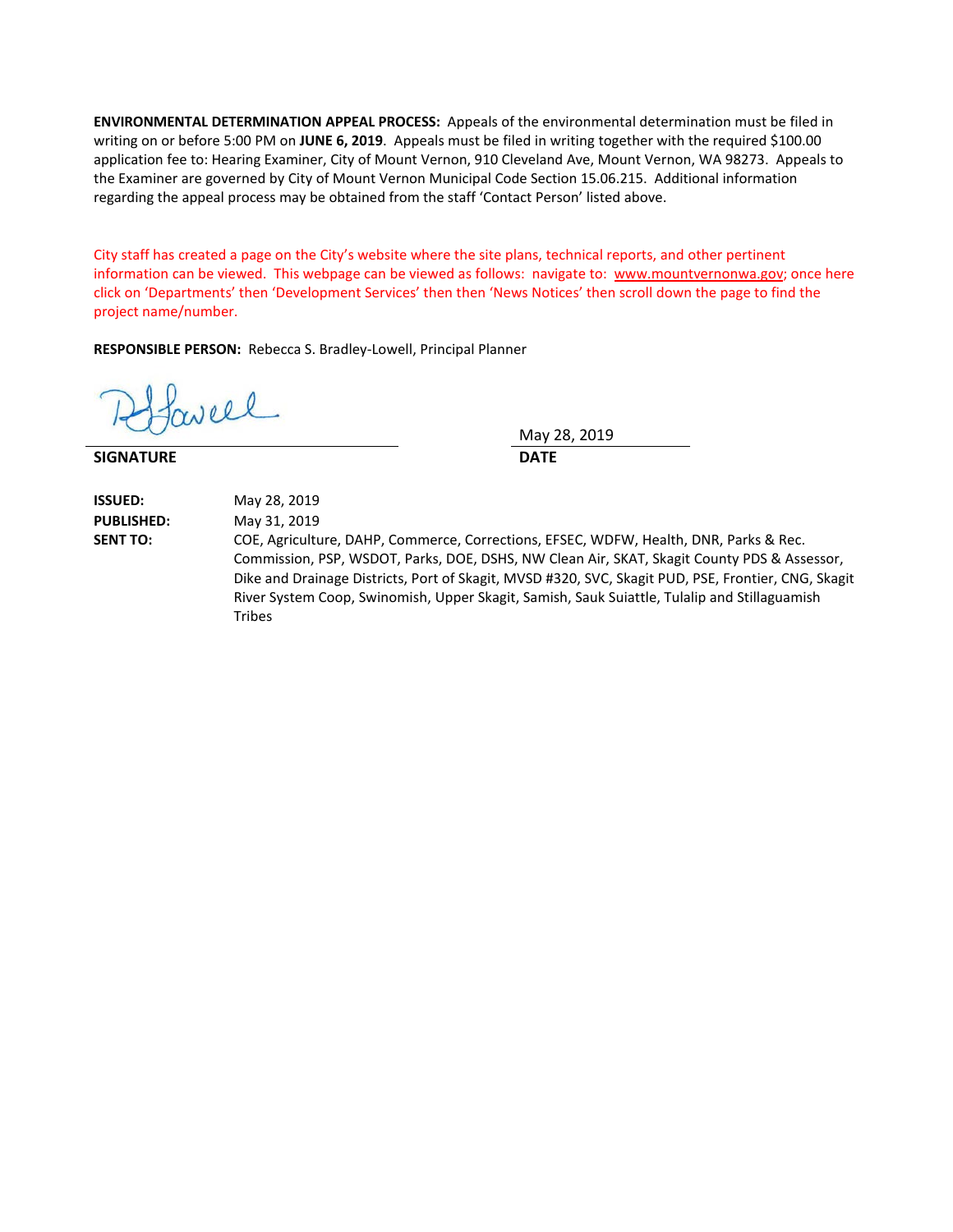

# **SEPA ENVIRONMENTAL REVIEW STAFF REPORT**

# **A. BACKGROUND**

### **APPLICANT & APPLICATION NAME/NUMBER:** Polaris SEPA & Site Plan, PLAN19-0033

|                   | PROPERTY OWNER/APPLICANT:                  | <b>CITY STAFF CONTACT:</b>                                 |  |
|-------------------|--------------------------------------------|------------------------------------------------------------|--|
| <b>NAME:</b>      | Dan Jantz                                  | Development Services Department<br>Contact: Rebecca Lowell |  |
| <b>ADDRESS:</b>   | 111 Stewart Road<br>Mount Vernon, WA 98273 | 910 Cleveland Ave<br>Mount Vernon, WA 98273                |  |
| <b>TELEPHONE:</b> | (360) 848-6384                             | (360) 336-6214                                             |  |

**PROJECT DESCRIPTION:** Proposed is the phased construction of two commercial buildings totaling approximately 29,500 square feet with 40 parking stalls that will be connected to existing utility stubs.

The first proposed building will be approximately 12,900 s.f. and is anticipated to be built in 2019. The second proposed building that is approximately 16,600 s.f. is anticipated to be built four or more years after the first building.

Approximately 5,200 cubic yards of structure fill will be imported to the site to support the proposed buildings and parking lot.

**PROJECT LOCATION:** The project site is addressed as 107 Sundquist Drive, is identified by the Skagit County Assessor as: P127852, and is located within a portion of the SE ¼ of the SE ¼ of Section 31, Township 34N, Range 04E, W.M.

### **B. RECOMMENDATION**

Based on analysis of probable impacts from the proposal, the Responsible Official has made the following Environmental Determination:

| <b>DETERMINATION OF</b><br><b>NON-SIGNIFICANCE</b> |             | <b>DETERMINATION OF</b><br>NON - SIGNIFICANCE - MITIGATED.                    |
|----------------------------------------------------|-------------|-------------------------------------------------------------------------------|
| Issue DNS with a 10 day Appeal<br>Period.          | $\boxtimes$ | Issue DNS-M with a 10 day Appeal Period.                                      |
|                                                    |             | Issue DNS-M with 14 day Comment Period<br>followed by a 10 day Appeal Period. |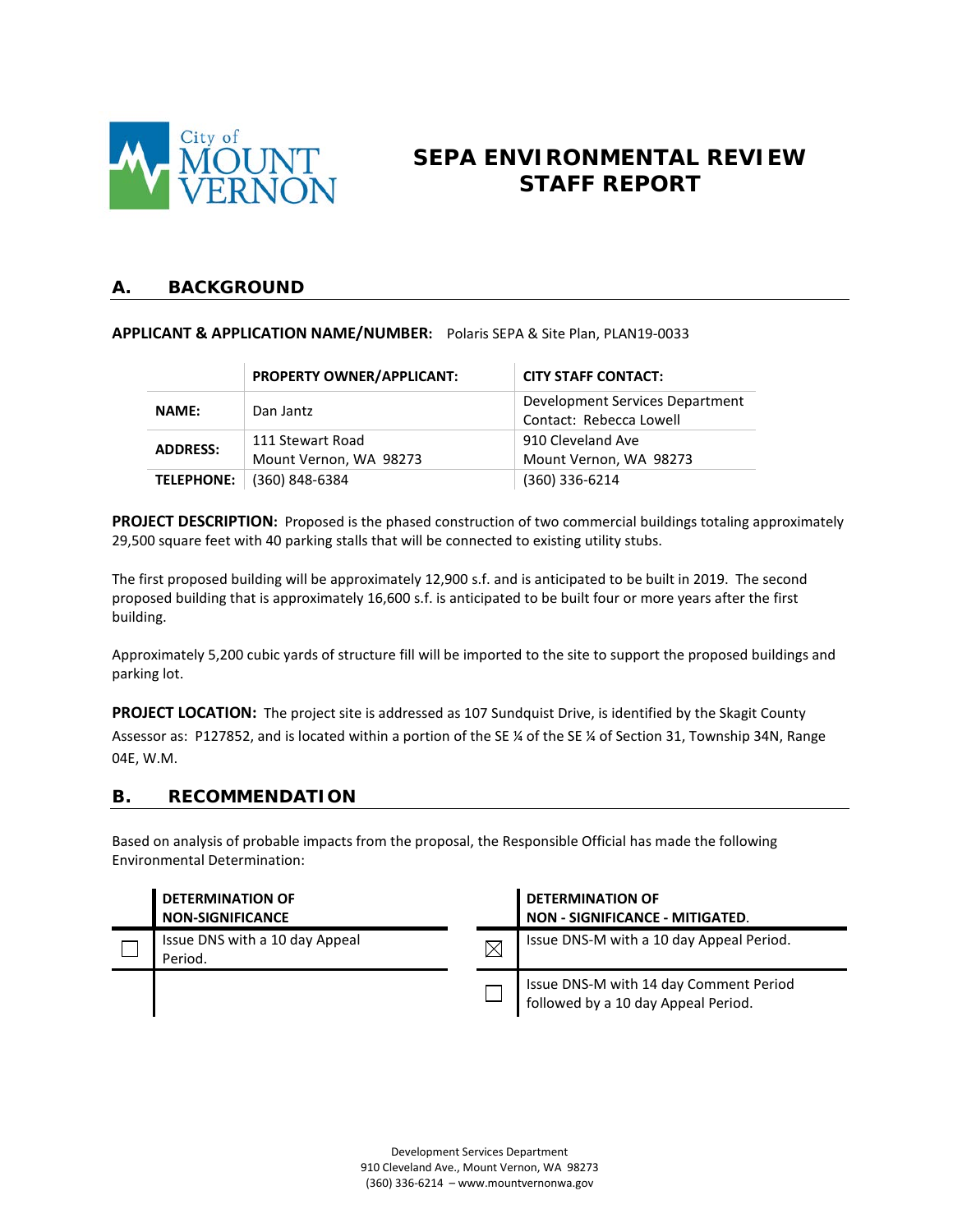# **C. SEPA PROCESS TIMELINE**

| <b>Benchmark:</b>                              | Date:     | <b>Authority:</b>           |
|------------------------------------------------|-----------|-----------------------------|
| <b>Application Submitted</b>                   | 2.22.2019 | MVMC 14.05.110(C)(1) to (3) |
| <b>Application Deemed Technically Complete</b> | 3.21.2019 | MVMC 14.05.110(D)           |
|                                                |           | RCW 36.70B.070              |
|                                                |           | MVMC 14.05.150(A)           |
| NOA/Optional MDNS Issued                       | 4.22.2019 | RCW 36.70B.110              |
|                                                |           | WAC 197-11-355              |
|                                                | 5.8.2019  | MVMC 15.06.120              |
| NOA/Optional MDNS Comment Period Ended         |           | WAC 197-11-355              |
|                                                |           | RCW 43.21C.110              |
| MDNS Issued with Comment and Appeal Period -   | 5.28.2019 | MVMC 15.06.215              |
| Accompanied by Environmental Report            |           | WAC 197-11-355(4)           |

### **D. MITIGATION MEASURES**

The lead agency has determined that the requirements for environmental analysis, protection, and mitigation measures have been adequately addressed in the development regulations and comprehensive plan adopted under chapter 36.70A RCW, and in other applicable local, state, or federal laws or rules, as provided by RCW 43.21C.240 and WAC 197-11-158.

The following conditions have been identified that will be used to mitigate the impacts of the proposal<sup>[1](#page-3-0)</sup>:

- 1. Any person engaged in ground disturbing activity who encounters or discovers historical and/or archeological materials in or on the ground shall:
	- a. Immediately cease any activity which may cause further disturbance;
	- b. Make a reasonable effort to protect the area from further disturbance; and,
	- c. Report the presence and location of the material to the proper authorities in the most expeditious manner possible.

### **ADVISORY NOTES TO APPLICANT**

The following notes are supplemental information provided in conjunction with the environmental determination. Because these notes are provided as information only, they are not subject to the appeal process for environmental determinations.

# **E. ENVIRONMENTAL IMPACTS AND MITIGATION**

In compliance with RCW 43.21C. 240, project environmental review addresses only those project impacts that are not adequately addressed under existing development standards and environmental regulations.

#### **1. EARTH**

Impacts: Grading activities: approximately 5,200 cubic yards of structure fill will be imported to the site to support the proposed buildings and parking lot.

Mitigation Measures: Listed within the applicant's environmental checklist as well as required compliance with the City's existing standards and regulations for land disturbing. Construction best management practices will be utilized to minimize potential impacts from earthwork grading and clearing on the site.

<span id="page-3-0"></span><sup>&</sup>lt;sup>1</sup> These SEPA mitigation measures (conditions) are in addition to conditions and/or mitigation measures that will be applied through the City's existing development regulations.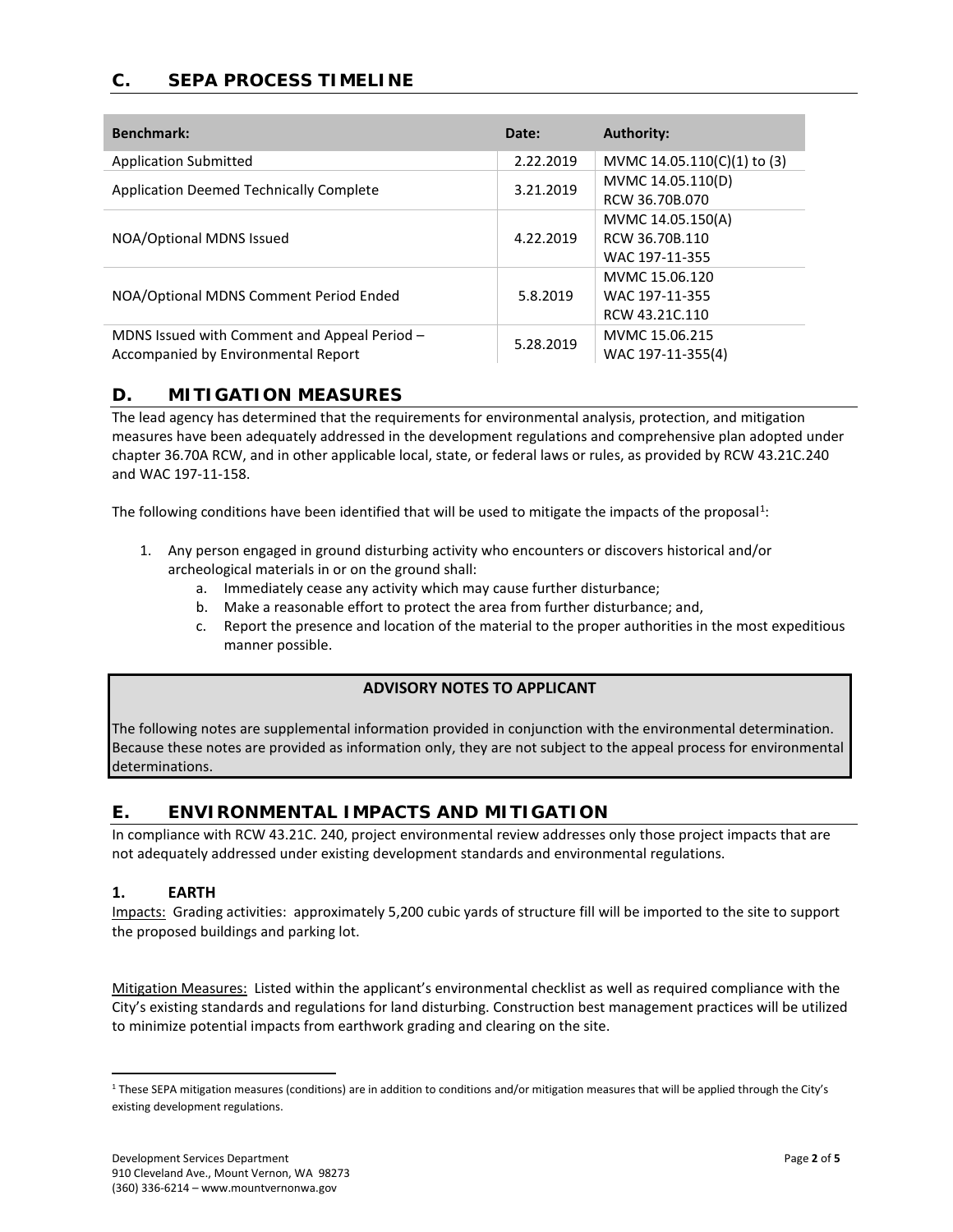The applicant's contractor(s) will be required to comply with the City's code requirements related to stormwater runoff and site grading. The applicant will also be required to obtain and comply with the WA State Department of Ecology's NPDES permit and their associated requirements.

Nexus: MVMC Chapters 13.33 (Storm Water Drainage Utility), 15.04 (Building Code), 15.16 (Grading, Excavation and Fill), 15.18 (Land Clearing), and Mount Vernon Engineering Standards.

### **2. STORMWATER**

Impacts: site stormwater will be routed to a vault that will clean site runoff generated from pollution generating impervious surfaces. After being cleaned, site stormwater will be routed to an 18-inch pipe that will convey this water to an existing, off-site stormwater detention pond.

Mitigation Measures: Listed within the applicant's environmental checklist, detailed within their Stormwater Analysis prepared by a licensed Professional Engineer, shown on their construction plans, and the mitigation measures outlined with this MDNS. In addition, the applicant will comply with City, State and Federal regulations. Runoff during construction will be handled in conformance with the City's regulations and standards. A NPDES permit from the State of Washington Department of Ecology for construction activities will be required as part of this project.

Nexus: MVMC Chapters 13.33 (Storm Water Drainage Utility), 15.16 (Grading, Excavation and Fill), and Mount Vernon Engineering Standards.

### **3. TRAFFIC**

Impacts: an estimated 6 new PM peak hour traffic trips will be generated from the Phase 1 project and an estimated 24 new PM peak hour traffic trips will be generated from the Phase 3 project. Please see the accompanying Traffic Concurrency Review for additional details.

There will also be construction related traffic that will occur as this site is being developed.

Mitigation Measures: Compliance with the City's MVMC provisions.

Nexus: MVMC Title 12, Chapter 14.10 (Concurrency Management), Chapter 3.40 (Impact Fees), 15.16 (Grading, Excavation and Fill), 16.16 (Design Standards for Non-arterial Streets) and Mount Vernon Engineering Standards.

#### **4. CRITICAL AREAS**

Impacts: there are no streams, wetlands, or their associated wetlands located on/abutting the project site. However, the site is located in a FEMA regulated floodplain.

Mitigation Measures: The applicant will be required to comply with the City's Floodplain Management Requirements and FEMA's floodplain regulations.

Nexus: MVMC Chapter 15.36 (Floodplain Management Standards), FEMA and WA Department of Ecology rules and requirements

## **F. CITY & AGENCY COMMENTS**

The proposal has been circulated internally to applicable City Departments and to all of the following agencies, districts, utility companies and tribes: WA State Department of Ecology, Federal Army Corps of Engineers, WA State Department of Commerce, Cascade Natural Gas, WA State Department of Fish and Wildlife, WA State Department of Natural Resources, WA State Department of Transportation, WA State Department of Archeology and Historic Preservation, NW Clean Air Agency, Skagit Council of Governments, Port of Skagit County, Skagit County Planning and Development Services, Samish Tribe, Skagit River System Cooperative, Skagit River Systems, Skagit Valley College, Skagit Transit, Swinomish Tribe, Upper Skagit Tribe, Frontier, Frontier Northwest, Puget Sound Energy, Public Utility District #1, and the Dike and Drainage Districts the subject site is located within.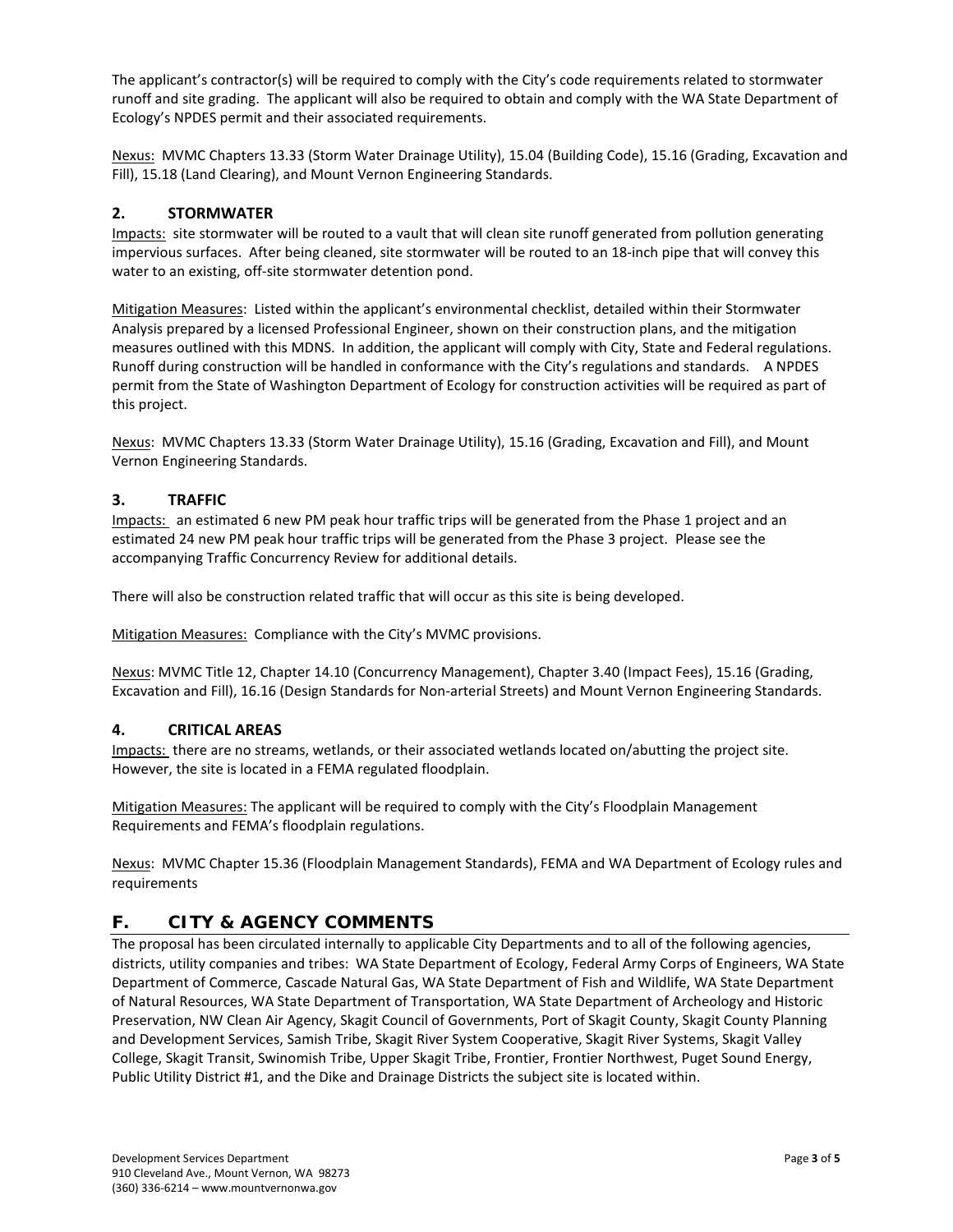$\boxtimes$  Copies of all Comments are contained in the Official File

 $\boxtimes$  Copies of Comments received from City Staff and Agencies are attached to this report

Following is a list of the comments received from City Staff and Agencies:

- Letter dated May 8, 2019 from the WA Department of Ecology
- Alan Danforth, City's Engineering Review Manager: 1. Drainage Report and Site Plan docs are subject to review and approval through a fill and grade permit; and 2. The pond that the site is conveying stormwater to will be required to be thoroughly cleaned/maintained as part of this projects development.

# **G. ENVIRONMENTAL DETERMINATION COMMENT & APPEAL PROCESS**

The City is using its discretion under WAC 173-11-355(4) to issue a MDNS with a 10-day appeal period.Appeals of the environmental determination must be filed in writing on or before **5:00 PM on JUNE 6, 2019.** Appeals must be filed in writing together with the required \$100.00 application fee to: Hearing Examiner, City of Mount Vernon, 910 Cleveland Ave, Mount Vernon, WA 98273.

Appeals to the Examiner are governed by City of Mount Vernon Municipal Code Section 15.06.215. Additional information regarding the appeal process may be obtained from the City of Mount Vernon Development Services Department by calling (306)336-6214.

# **H. NOTES TO THE APPLICANT**

Following is a list of the permits/approvals that will be required for the development presented to the City to-date. Please note that there are a number of permits that are pending, and/or still need to be submitted to the City.

| PERMITS/ID                                     | <b>STATUS</b>                    | <b>ADD. INFORMATION</b>                                      |  |  |  |  |
|------------------------------------------------|----------------------------------|--------------------------------------------------------------|--|--|--|--|
| PLANNING PERMITS/APPROVALS:                    |                                  |                                                              |  |  |  |  |
| SEPA (PLAN19-0033)                             | Issued, appeal<br>period tolling | <b>NA</b>                                                    |  |  |  |  |
| Site Plan (TBD)                                | <b>NA</b>                        | The applicant will need to<br>submit this permit to the City |  |  |  |  |
| <b>ENGINEERING PERMITS/APPROVALS:</b>          |                                  |                                                              |  |  |  |  |
| Traffic Concurrency (ENGR19-0047)              | Issued                           | The applicant will need to<br>submit this permit to the City |  |  |  |  |
| Fill & Grade Permit (TBD)                      | <b>NA</b>                        | The applicant will need to<br>submit this permit to the City |  |  |  |  |
| Right-of-Way Permit (TBD)                      | <b>NA</b>                        | The applicant will need to<br>submit this permit to the City |  |  |  |  |
| <b>BUILDING PERMITS/APPROVALS</b>              |                                  |                                                              |  |  |  |  |
| <b>Building Permit (TBD)</b>                   | <b>NA</b>                        | The applicant will need to<br>submit this permit to the City |  |  |  |  |
| Floodplain Development Permit<br>(BLDG19-0294) | Submitted                        | The applicant will need to<br>submit this permit to the City |  |  |  |  |
| FIRE DEPARTMENT PERMITS/APPROVALS              |                                  |                                                              |  |  |  |  |
| Sprinkler System Permit (TBD)                  | <b>NA</b>                        | The applicant will need to<br>submit this permit to the City |  |  |  |  |
| Commercial Fire Alarm Permit (TBD)             | <b>NA</b>                        | The applicant will need to<br>submit this permit to the City |  |  |  |  |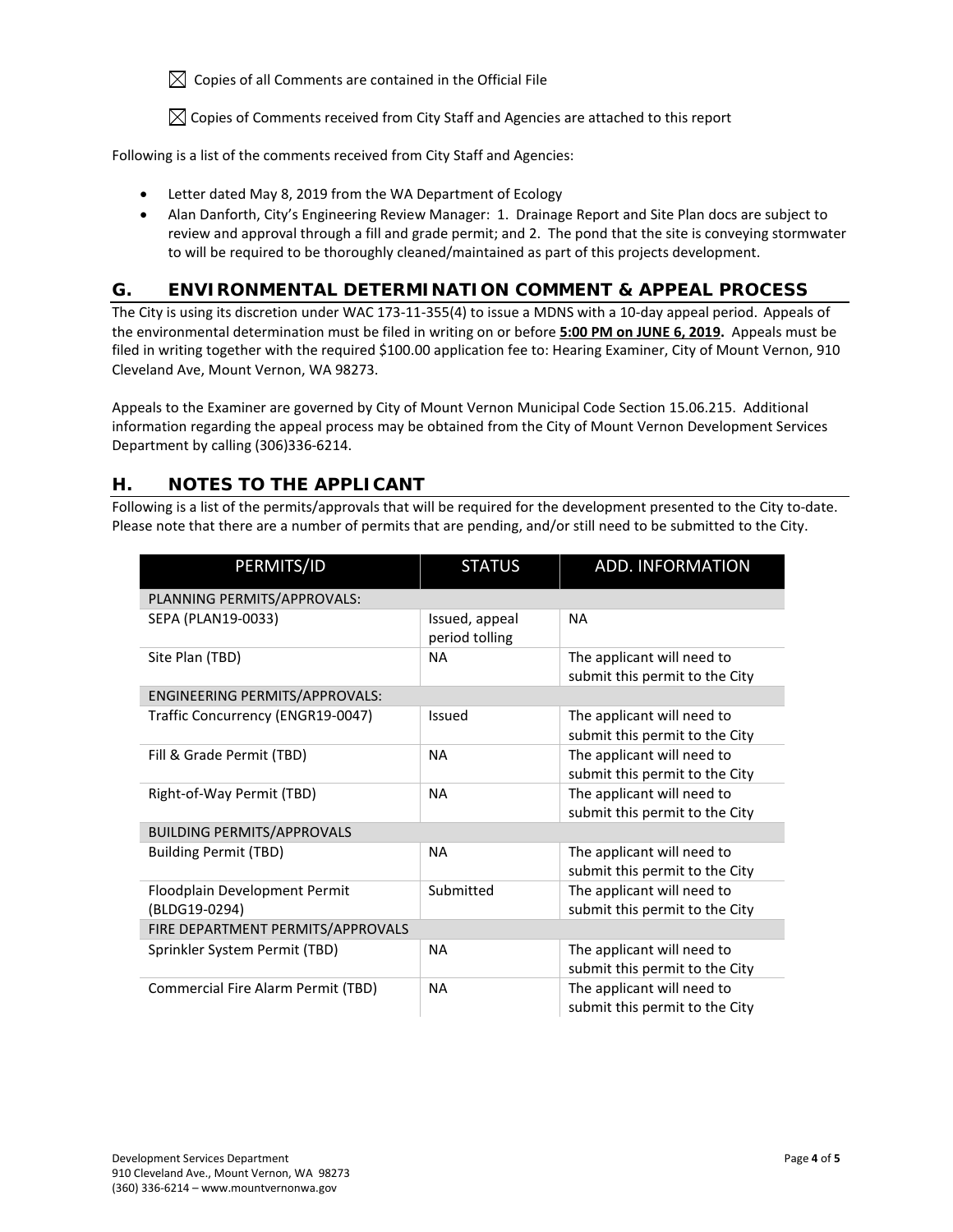- The Applicant will be required to receive permits/approvals through Skagit PUD #1.
- This SEPA document does not authorize earth disturbing activities, the removal of vegetation, or the construction of any type of structure. Applicant's will be required to have approved Building and/or Engineering permits before any earth disturbing, removal of vegetation or construction of any type of structure commences.
- The Applicant is solely responsible for providing complete and accurate information to the City as part of the SEPA process. If incomplete or inaccurate materials are found to be part of the materials upon which this SEPA process was completed this approval could be deemed null and void.
- Should conditions change from that which was originally represented all, or part of the SEPA process may need to be amended or resubmitted as a new application.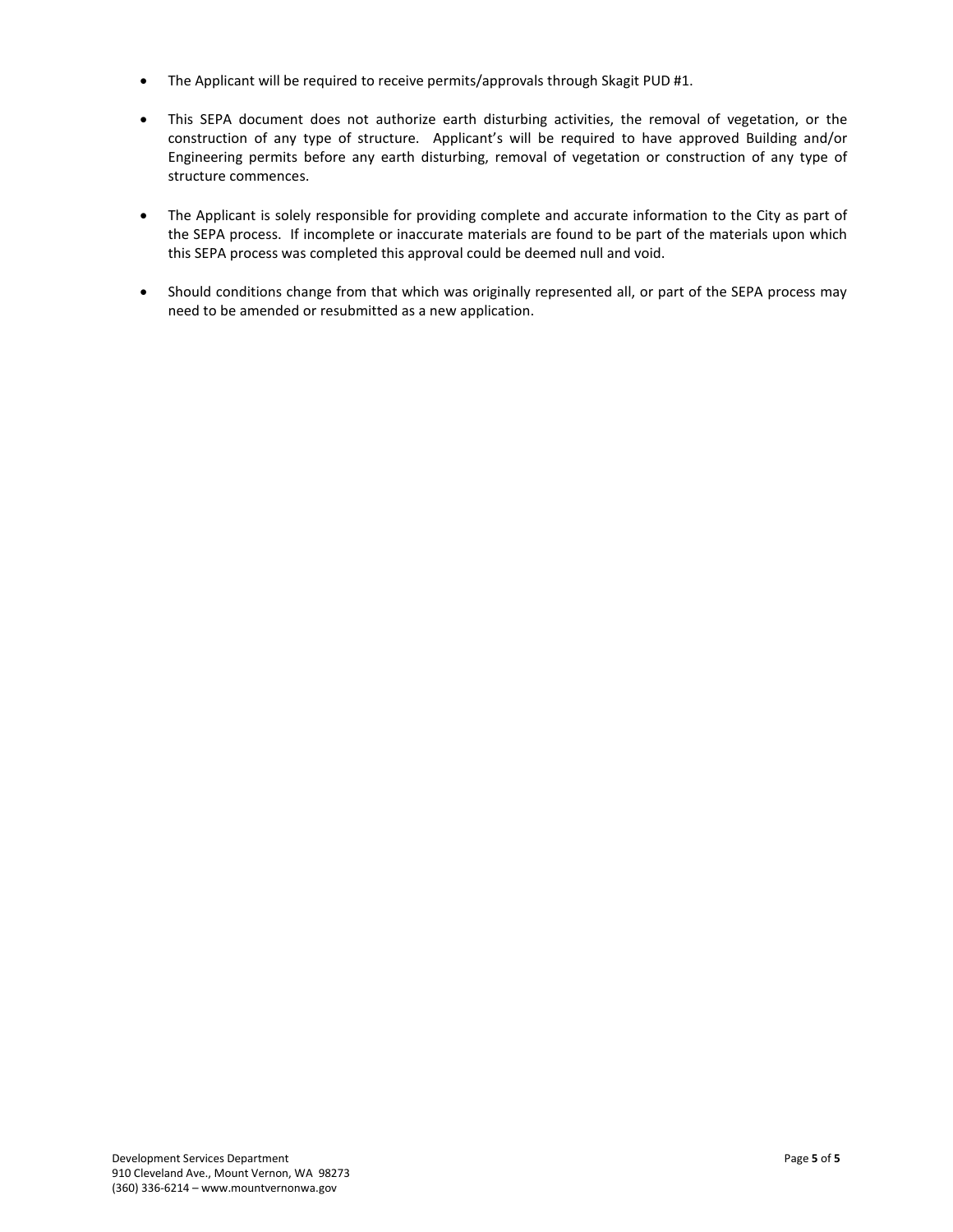

# STATE OF WASHINGTON DEPARTMENT OF ECOLOGY

*Northwest Regional Office 3190 160th Avenue SE Bellevue, Washington 98008-5452 (425) 649-7000 711 for Washington Relay Service Persons with a speech disability can call (877) 833-6341*

May 8, 2019

Rebecca Lowell, Principal Planner Development Services Department City of Mount Vernon 910 Cleveland Avenue Mount Vernon, WA 98273

# **Re: Skagit Valley Polaris-Kawasaki Project Polaris SEPA & Site Plan, Plan19-0033, Ecology SEPA #201902194**

Dear Rebecca Lowell:

Thank you for the opportunity to provide comments on the **Skagit Valley Polaris-Kawasaki Project**. Based on review of the State Environmental Policy Act (SEPA) checklist associated with this Project, the Department of Ecology (Ecology) has the following comments:

There are four cleanup sites listed with Ecology within a mile of this property. Two of the four sites have received No Further Action determinations from Ecology. The remaining two sites that are still undergoing cleanup are closest to the property, within a quarter mile. All four sites are potentially hydraulically upgradient of the property. Although unlikely, it is possible that ground water, if encountered during construction, could be contaminated. The two sites are described below.

Gai's Northwest Baking Facility is located approximately 0.25 mile north of this property at 1772 Old Hwy 99 in Mount Vernon. The Facility Site ID No. is 88274654 and the Cleanup Site ID No. is 10923. This is a leaking underground storage tank (LUST) site and petroleum hydrocarbons have been confirmed in soil and groundwater at concentrations exceeding cleanup levels. The status of this site in Ecology's data base is 'cleanup started'.

Yorkston Oil Cedardale Cardlock is approximately 0.6 mile northeast of this property at 3408 Cedardale Road in Mount Vernon. The Facility Site ID No. is 45587675 and the Cleanup Site ID No. is 12440. This is a LUST site and petroleum hydrocarbons in the gasoline and diesel ranges and benzene have been confirmed in soil and groundwater at concentrations exceeding cleanup levels. The status of this site in Ecology's data base is 'cleanup started'.